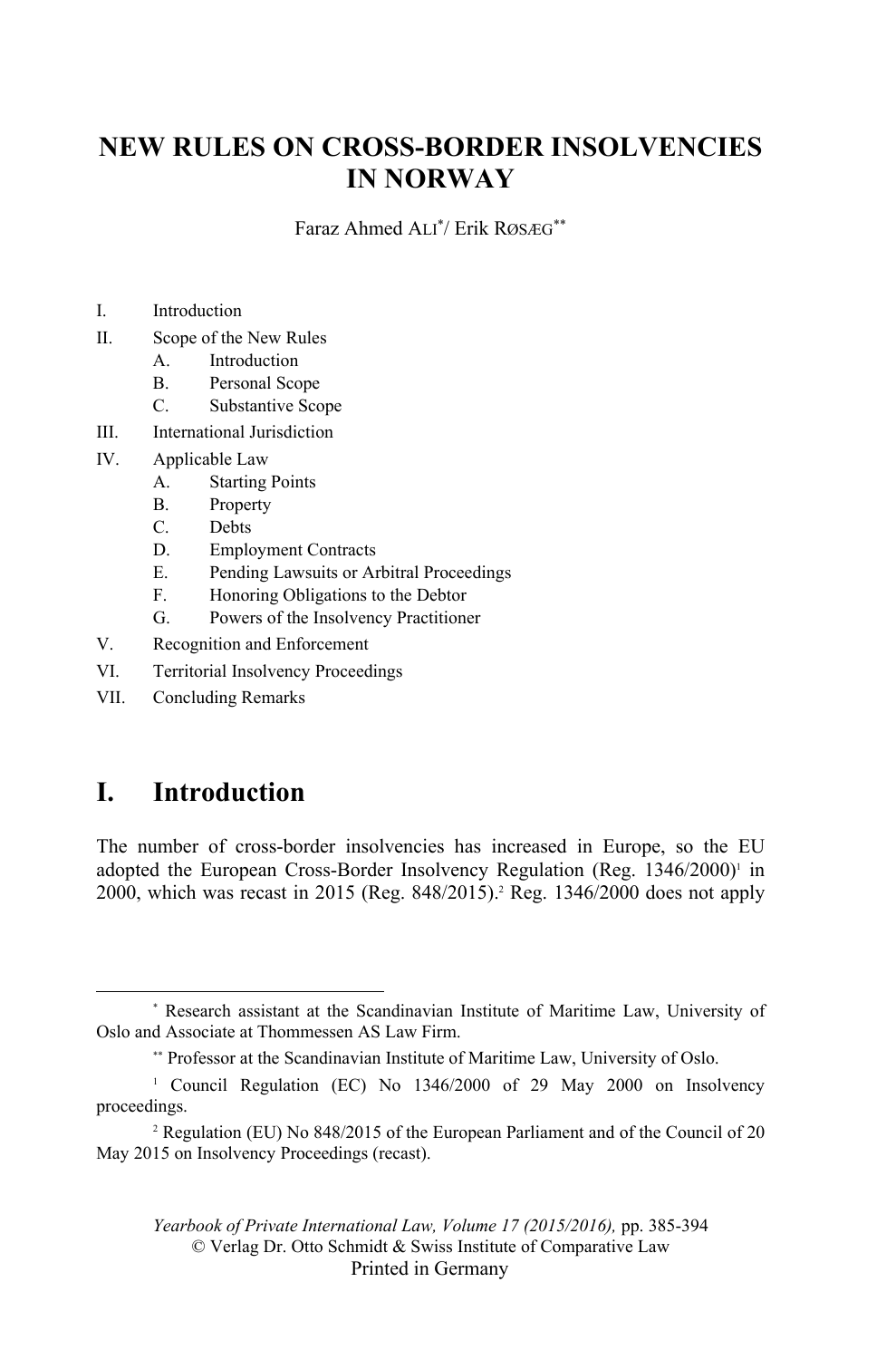in Norway, nor will Reg. 848/2015 once it is in full force within the EU.<sup>3</sup> The current rule on cross-border insolvency proceedings in Norway does not allow the recognition of foreign proceedings without an international agreement.4

On 1 April 2016, the Ministry of Justice and Public Security proposed new rules on cross-border insolvencies.<sup>5</sup> On 17 June 2016, the Parliament unanimously adopted the proposal. The date of entry into force of the new rule is yet to be determined.

The new rules amend the Norwegian Bankruptcy Act, Part 4, and concern matters arising from foreign and national cross-border insolvency proceedings. These matters include international jurisdiction, choice of law, and the recognition and enforcement of foreign insolvency proceedings.

The aim of this paper is not to provide readers with a complex analysis of the new rules but to give an overview of these rules and, to some extent, compare them to EU law.

# **II. Scope of the New Rules**

#### **A. Introduction**

The new rules cover judicial collective insolvency proceedings. Most of these rules concern main proceedings as opposed to proceedings with a limited territorial scope (secondary bankruptcies). Such procedures will be briefly discussed in Section V below.

## **B. Personal Scope**

The new rules only cover insolvency proceedings for legal persons and exclude natural persons/consumers and one-man businesses/self-employed persons,<sup>6</sup> even if the same types of insolvency procedures apply to them as those to legal persons in

 $\frac{1}{3}$ <sup>3</sup> Norway is a part of the European Economic Area (EEA), so some EU laws are applicable in Norway. However, the EEA Agreement does not extend to judicial cooperation.

<sup>4</sup> Section 161 of (unamended) Bankruptcy Act No. 58/1984. In Rt. 2013, p. 556, the Norwegian Supreme Court rejected a plea to establish such rules without express legislative basis. However, Denmark, Finland, Norway, Sweden, and Iceland are governed by the Nordic Bankruptcy Convention of 1933, which provides for the recognition of Nordic bankruptcies, etc. The convention is referred to in Art.  $85(1)(i)$  of Reg.  $848/2015$ . Available translations of Norwegian legislation can be accessed at <http://app .uio.no/ub/ujur/oversatte-lover/english.shtml>.

<sup>&</sup>lt;sup>5</sup> Prop. 88 L (2015-2016) Amendments to the Bankruptcy Act, etc. (Cross-Border Insolvencies).

 $6$  Section 163(1)(e) of the new rules.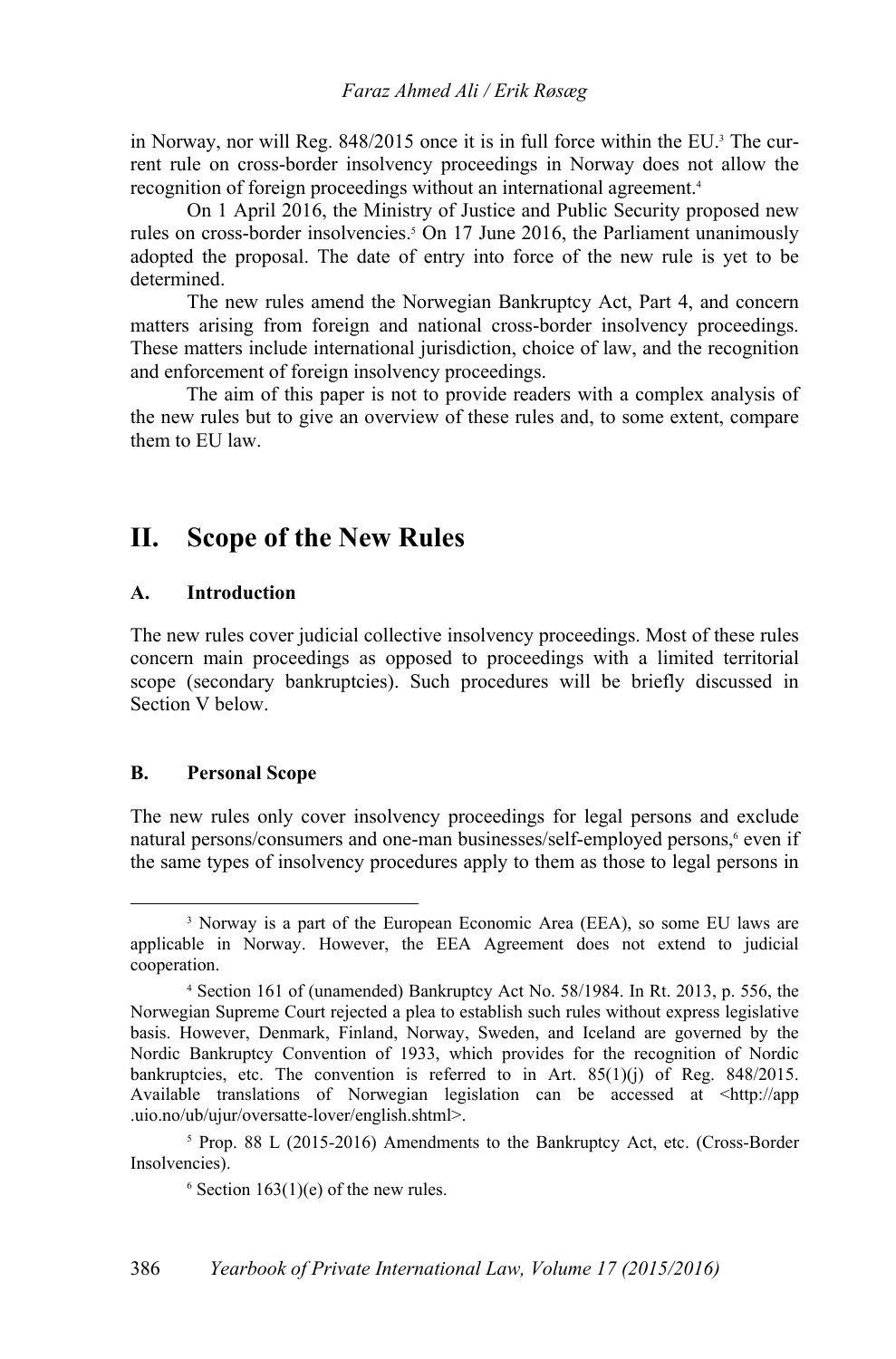the foreign country (as is the case in Norway). However, these proceedings are to be covered by another proposal that the Nordic States are currently developing.<sup>7</sup>

In addition, Section 163(2) of the new rules excludes insurance undertakings, credit institutions, investment firms, institutions and undertakings covered by Directive 2001/24/EC as amended as well as collective investment undertakings. This exception is in accordance with Art. 1(2) of Reg. 848/2015. Pension funds are also excluded.

## **C. Substantive Scope**

Section 163(1) of the new rules applies to foreign insolvency proceedings, such as bankruptcy, liquidation and winding-up proceedings, and compulsory or voluntary debt settlement (e.g., restructuring), which include all of the debtor's assets. Insolvency under Norwegian law does not include the debtor's inability to pay his debts as they fall due, unless the equity is negative.<sup>8</sup> Still, foreign proceedings are included even if they relate to debtors with a positive equity that are in financial difficulties.<sup>9</sup>

 In the following, we will refer to bankruptcy proceedings for the sake of simplicity.

The requirement of "debtor's insolvency" excludes interim proceedings,<sup>10</sup> unlike Art.  $1(1)$  of Reg.  $848/2015$ .<sup>11</sup> Insolvency proceedings because of "noninsolvency" grounds are not recognized,<sup>12</sup> even if the liquidation proceeding is the same as if the debtor were insolvent. This limitation applies, for example, to liquidation under insolvency procedures due to failure to submit annual financial statements or annual reports to the authorities.<sup>13</sup>

The foreign main insolvency proceeding must be "collective" and include all of the debtor's creditors,<sup>14</sup> which means that individual actions that are commenced by one creditor only for his sole benefit (e.g., execution liens) will be precluded. The requirement of collective proceedings in the new rules differs from Art. 1(1) of Reg. 848/2015 in that it does not allow for debt settlements or reorganization proceedings if these only include "a significant part of a debtor's creditors."15 Reviewing whether such a requirement is being fulfilled could be difficult

 $\overline{\phantom{a}}$  U.R. BANG-PEDERSEN, Nordisk gjældssanering, *TemaNord 2010:598* contains a proposal for a Nordic regulation of debt relief. An English summary is available at p. 41-42.

<sup>8</sup> Bankruptcy Act, Section 61.

<sup>9</sup> Prop. 88 L (2015-2016), p. 59, compare Reg. 848/2015 recital 17.

 $10$  In Prop. 88 L (2015-2016), p. 59, an emphasis that the proceeding must have been "opened" is made.

<sup>&</sup>lt;sup>11</sup> See recitals 10 and 17 of Reg. 848/2015.

 $12$  Prop. 88 L (2015-2016), p. 59.

<sup>&</sup>lt;sup>13</sup> Section 16-15(1)(4) of the Limited Companies Act No.  $44/1997$ .

<sup>&</sup>lt;sup>14</sup> Section 163(1)(b) of the new rules.

<sup>15</sup> Art. 2(1) and recital 14 of Reg. 848/2015.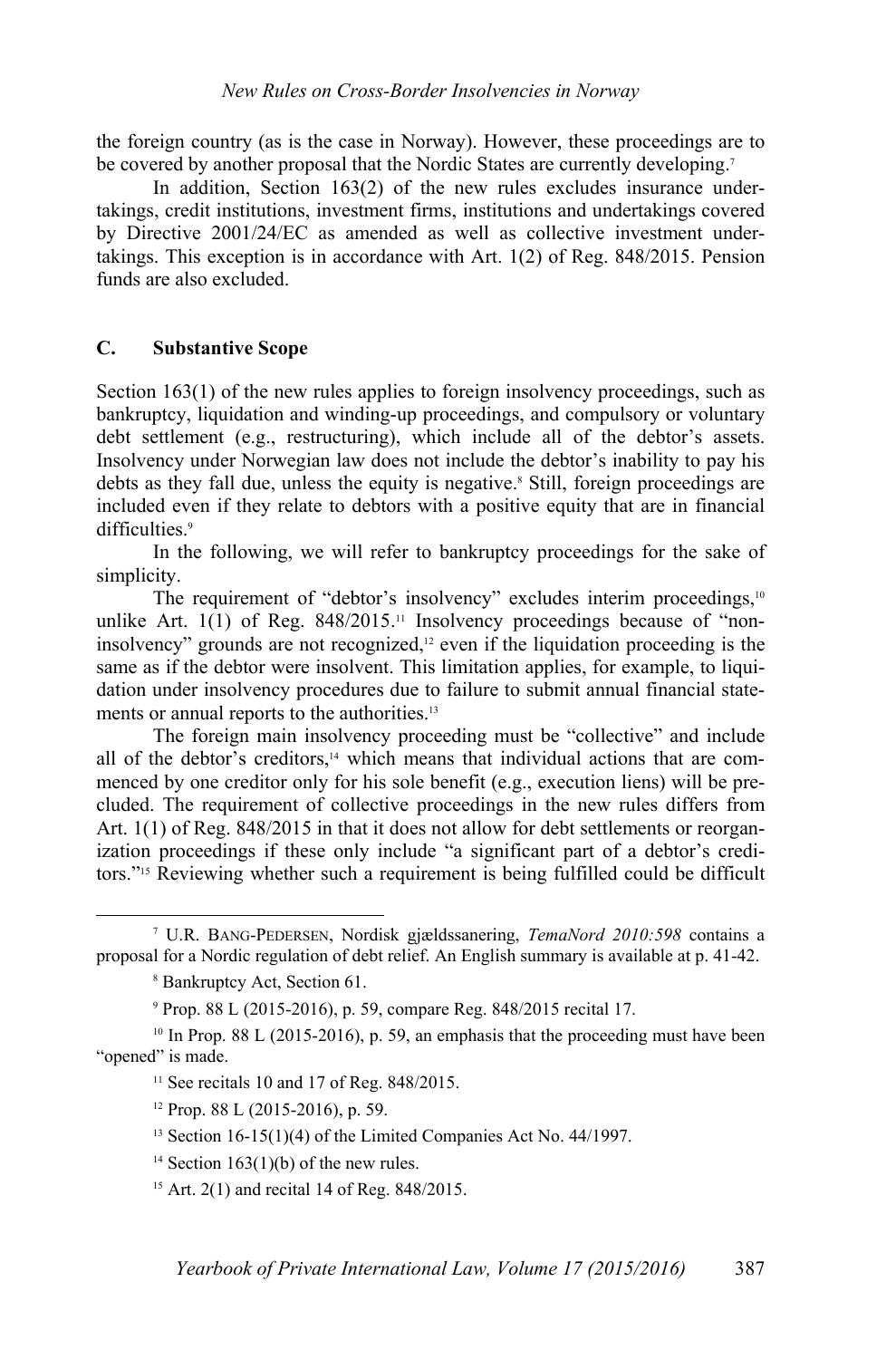because the term "significant part" is rather vague.16 Moreover, this standard would be consistent with the all-inclusive collective insolvency procedures in Norway.<sup>17</sup> Hence, collectiveness makes a separate requirement redundant in Norway that the proceedings should be public.18

Furthermore, a requirement that the debtor must be "totally or partially divested of his assets"<sup>19</sup> exists, and this explains the requirement to "appoint an insolvency practitioner" in Section  $163(1)(d)$ . This measure causes the debtor to fully or partially lose the power of management that he has over his assets, and the insolvency practitioner will either administer or liquidate these assets. The new rules do not include debtor-in-possession proceedings, in which the debtor keeps control over his assets and proceedings that do not require the appointment of an insolvency practitioner.20

## **III. International Jurisdiction**

The new rules introduce a significant change in the area of international jurisdiction and embrace the concept of center of the debtor's main interests (COMI) in accordance with Art. 3 of Reg. 848/2015. Main insolvency proceedings can only be opened in the COMI of the debtor.

Sections 161 and 163(1)(a) of the new rules implicitly refer to the European concept,21 which recognizes that it has an autonomous meaning and must be interpreted in a uniform way.22 This action will unify international jurisdiction between the new rules and Reg. 848/2015 to avoid parallel proceedings. Case law of the European Court of Justice will determine and develop the COMI for both Norwegian and foreign insolvency proceedings.<sup>23</sup>

However, Norwegian courts may examine the jurisdiction and deny recognition if the state of the opening proceedings does not have jurisdiction in accordance with Norwegian law (e.g., if proceedings have been wrongfully commenced in another state).24 This scrutiny applies even if such proceedings are binding to the Member States of the EU under Reg. 848/2015. The recognition does not depend on the use of any formal procedure, such as an exequatur procedure, so the creditors or debtor would need to challenge the COMI in Norwegian courts with the

- <sup>20</sup> Likewise, Art.  $1(1)(b)$  and recital 10 of Reg. 848/2015.
- 21 Prop. 88 L (2015-2016), p. 30.
- 22 ECJ, C-341/04, *Eurofood IFSC Ltd., ECR* [2006] I-3813*,* para. 31.
- <sup>23</sup> Sections 146 and 161 of the new rules.
- 24 Prop. 88 L (2015-2016), p. 60.

 <sup>16</sup> Prop. 88 L (2015-2016), p. 21.

<sup>&</sup>lt;sup>17</sup> For instance, Sections 23, 30, and 55 of the Bankruptcy Act.

<sup>18</sup> See Art. 1(1) and recitals 12 and 13 of Reg. 848/2015.

<sup>&</sup>lt;sup>19</sup> Section 163(1)(c) of the new rules.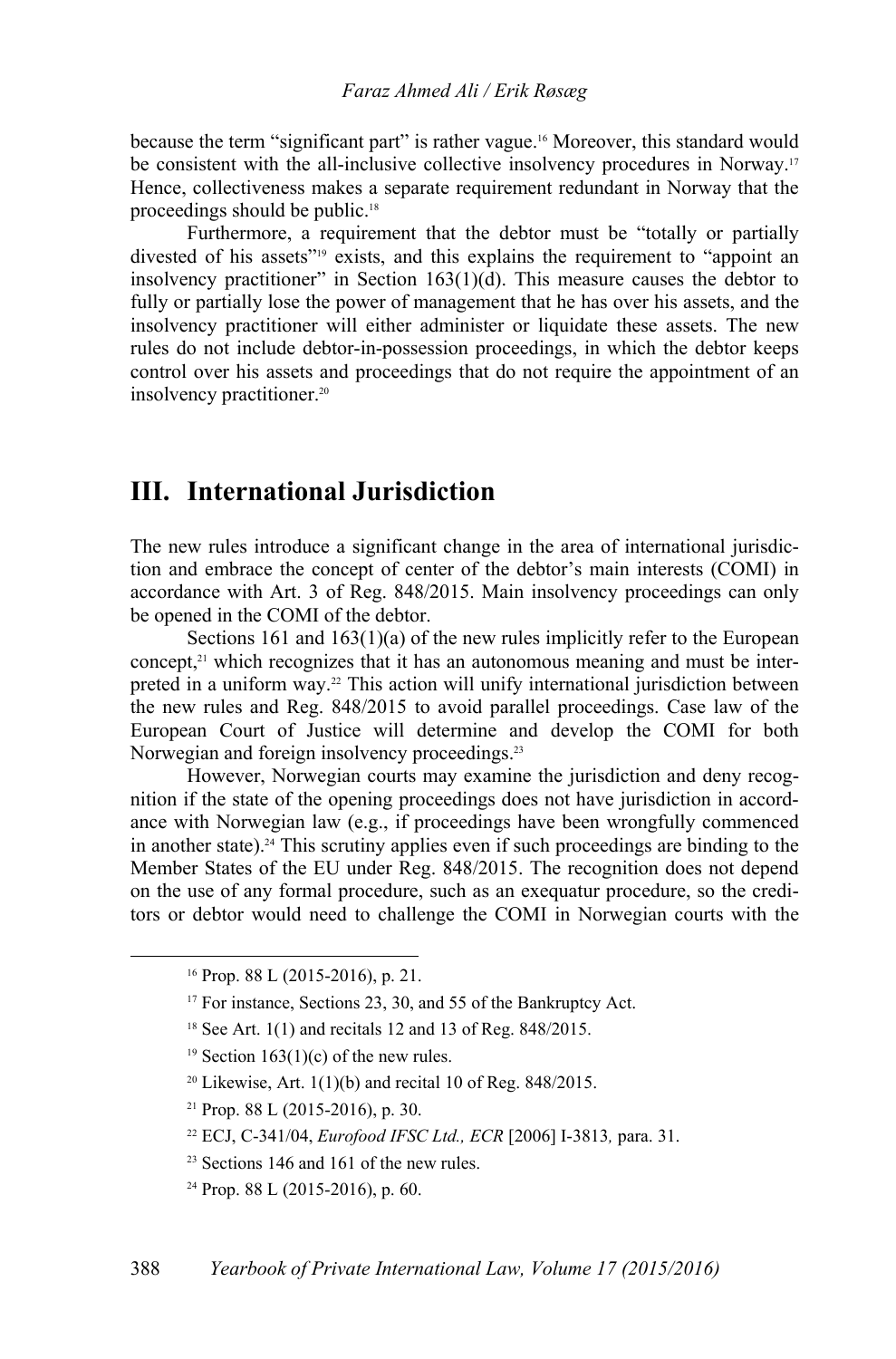burden of proof that the COMI is located in another state. The court may grant interim measures while examining the jurisdiction in the foreign state. 25

# **IV. Applicable Law**

## **A. Starting Points**

*Lex fori concursus* governs the rights of the debtor and which assets are a part of the proceedings.26 However, the effect of foreign insolvency proceedings in Norway is, to some extent, still determined by Norwegian law.27

To determine the relevant Norwegian rules if Norwegian law applies in relation to a foreign bankruptcy, one needs to find the Norwegian procedure equivalent to the foreign one. Only a limited number of variants exist. Norwegian bankruptcy proceedings are likely to be analogous to foreign bankruptcy proceedings, as well as to liquidations and winding-up proceedings. Foreign debt settlements and restructuring proceedings are analogous to the Norwegian "debt negotiation" procedure.<sup>28</sup>

## **B. Property**

Norwegian law will apply to legal perfection<sup>29</sup> and avoidance in bankruptcy<sup>30</sup> of property situated in Norway and property registered in a Norwegian register, even if the property is subject to a foreign bankruptcy. Seemingly, even a foreigncountry-registered ship that happens to be in Norway cannot be seized by a foreign bankruptcy estate unless Norwegian law allows it.

Similarly, *lex rei sitae* applies to rights of stoppage *in transitu*, 31 mortgages, and liens. Norwegian law will apply if the property was situated in Norway at the time when the rights were invoked, unless a basis for avoidance in bankruptcy exists.<sup>32</sup> These rules are very much in line with EU law.<sup>33</sup>

 <sup>25</sup> Part VII of Dispute Act No. 90/2005.

 $26$  Section 164(1) of the new rules.

 $27$  Ibid.

 $28$  Prop. 88 L (2015-2016), p. 68.

<sup>&</sup>lt;sup>29</sup> Section 164(2)(a) of the new rules, similar to Art. 11 of Reg.  $848/2015$  on immovable property and some specific rules on movable property.

 $30$  Section 164(2)(b) of the new rules, which differs significantly from Art. 16 of Reg. 848/2015.

<sup>&</sup>lt;sup>31</sup> Chapter 7 of the Satisfaction of Claims Act No. 59/1984.

 $32$  Section 164(2)(c) of the new rules.

<sup>33</sup> Art. 8 of Reg. 848/2015.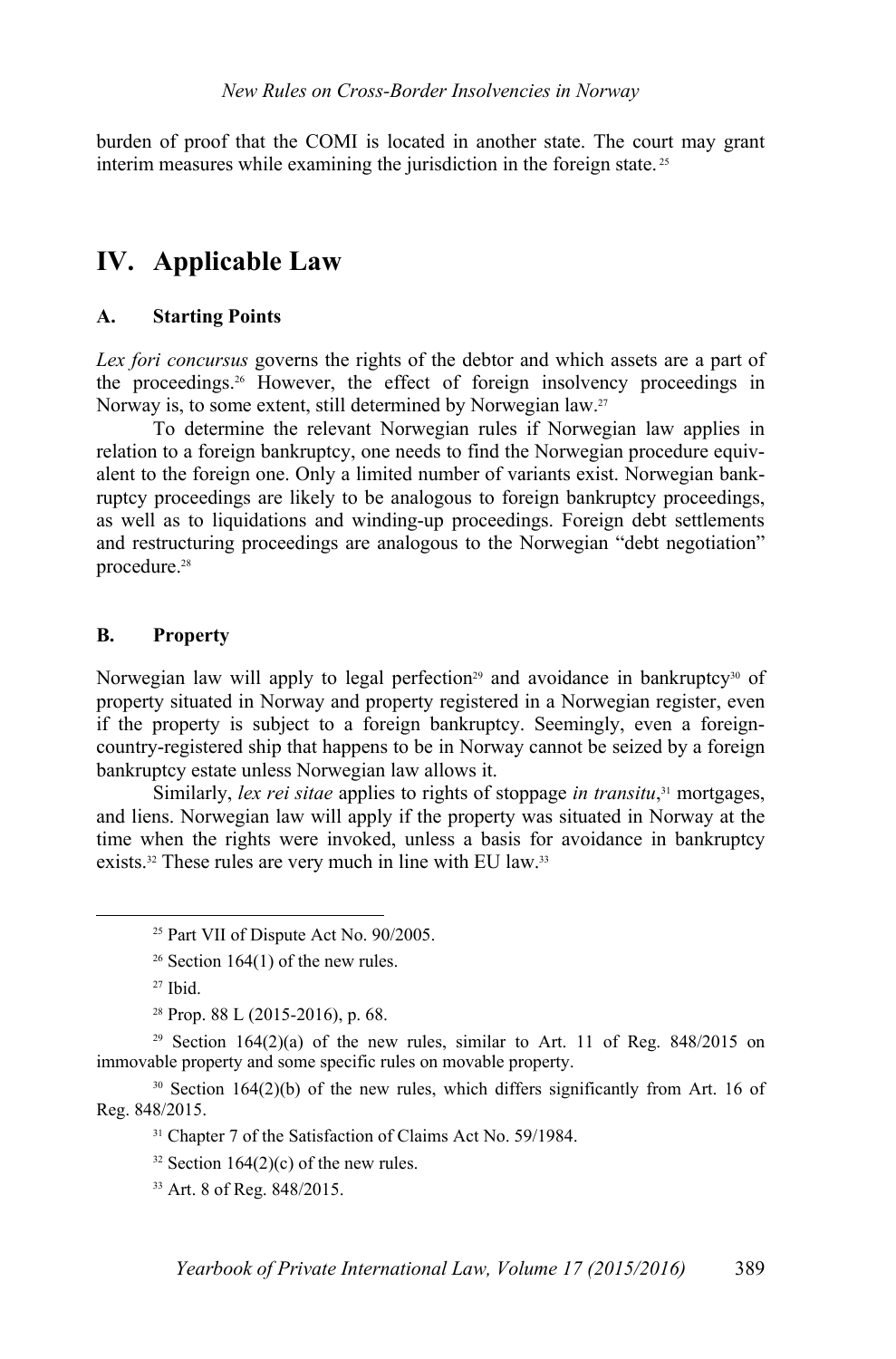#### *Faraz Ahmed Ali / Erik Røsæg*

An act of legal perfection is generally necessary under Norwegian law for a disposition to be protected against the bankruptcy of the debtor. The act of perfection depends on the type of disposition and the type of assets involved. Rights in property subject to registration will typically be perfected by registration at the latest at the day before the opening of the bankruptcy. $34$  By contrast, rights in moveable property typically obtain perfection by delivery from the debtor any time before the opening of the bankruptcy.35 Perfection is required for full and partial rights, such as ownership, a lien, or a mortgage, as well as easements.

However, all problems are not solved even if Norwegian law applies. For example, the time of perfection must precede the opening of the bankruptcy, but the commencement of foreign insolvency proceedings may not necessarily be known in Norway. Two rules can address this problem.

First, the problem may be that the debtor may enter into agreements and/or other arrangements with his creditors and third parties after having lost his authority. Under the new rules, a party in good faith can rely on the authority of the debtor, even with respect to the assets seized by the insolvency estate, if legal perfection is obtained no later than the day before the announcement of the foreign insolvency proceedings in Norway.36 In domestic matters, third parties are not protected even before the announcement of the bankruptcy. However, in Art. 19 of Reg. 848/2015, a somewhat similar rule limited to registered property can be found.

Second, the problem may be the time that defines the period before the bankruptcy, in which dispositions may be more easily avoided than usual by the bankruptcy estate. In Norway, this period is typically the last three months before the filing for bankruptcy.37 The new rules determine that the defining point should not be before the foreign bankruptcy has been announced in Norway.38 Apparently, this applies even if foreign bankruptcy law applies (if a defining point is relevant at all under the applicable law).

The new rules disadvantage foreign proceedings because creditors could win the debtor's assets by individual actions even after the opening of the proceedings. This effect of the rules urges the insolvency practitioner to register and demand an announcement of the foreign proceeding without delay.<sup>39</sup>

<sup>&</sup>lt;sup>34</sup> See, for example, Section 23 of the Land Registration Act of 7 June 1935, No. 2, Section 6-11 of the Housing Cooperatives Act No. 39/2003, and Section 3-31 of the Aviation Act No. 101/1993.

<sup>35</sup> For example, Section 3-2 of Mortgage Act No. 2/1980.

<sup>&</sup>lt;sup>36</sup> Section  $164(1)(3)(a)$  of the new rules.

<sup>37</sup> Sections 1-1 to 1-3 of the Satisfaction of Claims Act.

 $38$  Section 164(1)(3) of the new rules.

<sup>39</sup> Section 172 of the new rules.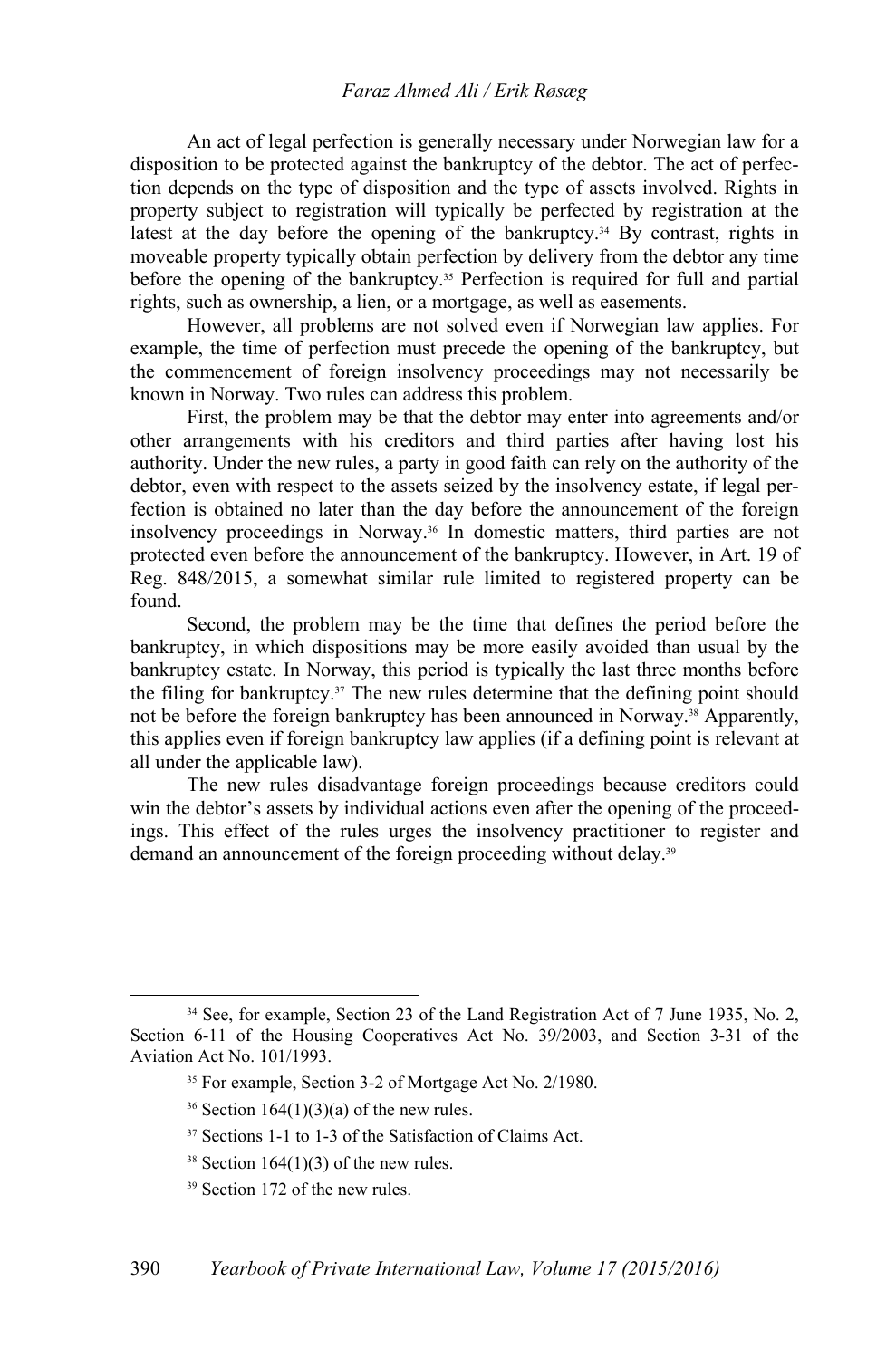## **C. Debts**

The Norwegian rules on a creditor's right to set-off in bankruptcy are quite liberal. Still, no special choice of law rules that point to foreign law with regard to such set-offs exists.40 Therefore, Norwegian law will be applied quite frequently.

Obviously, Norwegian law in this respect will apply in Norwegian bankruptcies. However, if the claim of the creditor demanding a set-off is considered to be in Norway, Norwegian rules apply.<sup>41</sup> Such is the case if action must be brought against the creditor in Norway<sup>42</sup> or the claim, otherwise, must be considered to be in Norway, for example, because the creditor has his COMI in Norway.43 The *travaux préparatoires* even suggest that Norwegian insolvency law with respect to set-off should apply if action could have been brought in Norway, save for the creditor's foreign bankruptcy.44

In Norwegian law, the right to set-off in bankruptcy is limited if the debtor's estate decides to fulfil the debtor's unfulfilled current contracts, or if the related transactions are void in bankruptcy.45 The choice of law rule is correspondingly **limited** 

Similarly, no special rule on the applicable law with respect to payment systems exists. The Regulation here points to the law of the payment systems.<sup>46</sup> However, the *travaux préparatoires* assume that this is the same choice of law that follows from the EU law implemented in this field.<sup>47</sup>

## **D. Employment Contracts**

The effects of foreign insolvency proceedings on employment contracts and employment relationships shall be governed solely by the law of the state as applicable to the contract of employment.48 The Norwegian choice of law often reflects Rome I Regulation,<sup>49</sup> but not always.<sup>50</sup>

 $42$  There could be a venue in Norway, for example, based on Section 4-4 of the Dispute Act or Section 1-9(1)(d) of the Enforcement of Claims Act of 26 June 1992, No. 86.

44 Ibid.

 $45$  Ibid.

46 Art. 12 of Reg. 848/2015.

 $47$  Prop. 88 L (2015-2016), p. 63, referring to Section 4-3 of Payment Systems Act No. 99/1999 and Section 3 of Stock Exchange Act No. 74/2007.

 $48$  Section 169 of the new rules, which is in accordance with Art. 13(1) of Reg. 848/2015.

49 Arts. 8 and 9 of Reg. (EC) No 593/2008 of the European Parliament and of the Council on the Law Applicable to Contractual Obligations (Rome I); Prop. 88 L (2015- 2016), p. 73-74.

 <sup>40</sup> Compare Art. 9 of Reg. 848/2015.

<sup>&</sup>lt;sup>41</sup> Section 164(1)(3) of the new rules, Prop. 88 L (2015-2016), p. 63.

<sup>43</sup> Prop. 88 L (2015-2016), p. 63.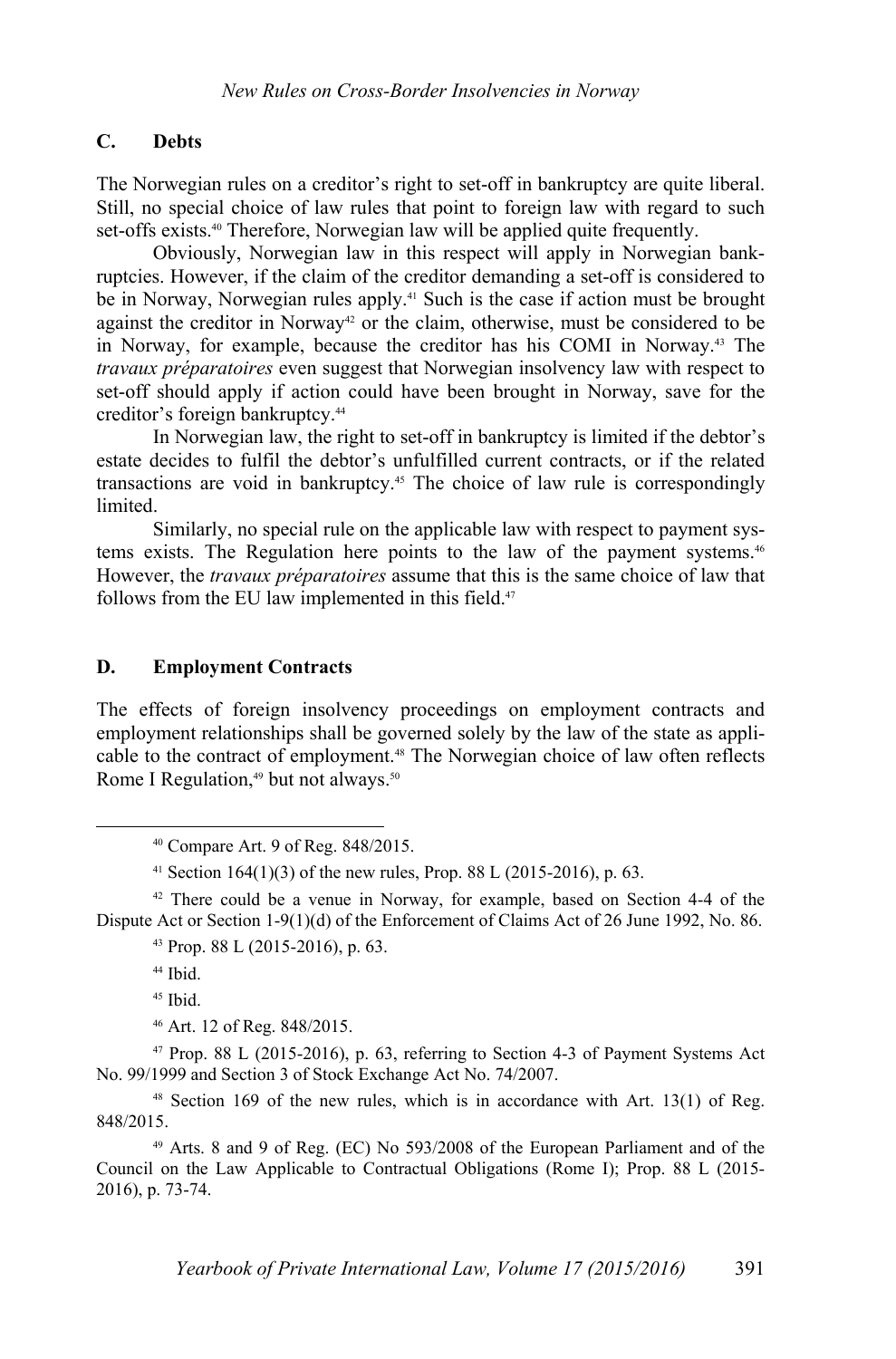## **E. Pending Lawsuits or Arbitral Proceedings**

Section 165 of the new rules is consistent with Art. 18 of Reg. 848/2015, such that foreign insolvency proceedings have the same effects on pending lawsuits or arbitral proceedings in Norway as the equivalent Norwegian procedures. Hence, foreign debt settlement, restructuring proceedings, and analogous proceedings will have no effect on pending cases. However, bankruptcy and analogous proceedings will have an effect on pending cases if "the estate of the claimant is declared bankrupt and the subject matter of the dispute forms part of the bankrupt estate"<sup>51</sup>; the action should then be stayed.

## **F. Honoring Obligations to the Debtor**

Norwegian law governs situations in which a person honors an obligation to the debtor instead of the insolvency practitioner.<sup>52</sup> The obligation is deemed to have been discharged if the person can prove that he did not know nor ought to have known that the insolvency proceedings had commenced.53 This rule also applies to the submittal of a dismissal or a similar notice to the debtor in a case in which such a notice must be entered within a certain time. The provision differs from Art. 31(2) of Reg. 848/2015 but is accordance with Norwegian domestic bankruptcy law.

## **G. Powers of the Insolvency Practitioner**

The insolvency practitioner's powers are not governed by *lex fori concursus* in the new rules.54 As a main rule, the insolvency practitioner has the same powers in Norway as a Norwegian insolvency practitioner, and he will be able to administer, control, and liquidate the debtor's assets.<sup>55</sup> Norwegian authorities may require a copy of the document affirming the appointment of the foreign insolvency practitioner.<sup>56</sup>

- 53 Section 100 of the Bankruptcy Act.
- 54 Sections 164 and 171 of the new rules.
- $55$  Ibid.

<sup>&</sup>lt;sup>50</sup> The Norwegian Supreme Court recently applied the law of the flag in an employment conflict (HR-2016-1251-A).

<sup>&</sup>lt;sup>51</sup> Section 16-16(1)(c) of the Dispute Act.

<sup>52</sup> Section 166 of the new rules.

<sup>56</sup> Section 171(2). Similar rules can be found in Art. 22 of Reg. 848/2015 and Art. 15(2)(b) of the UNCITRAL Model Law.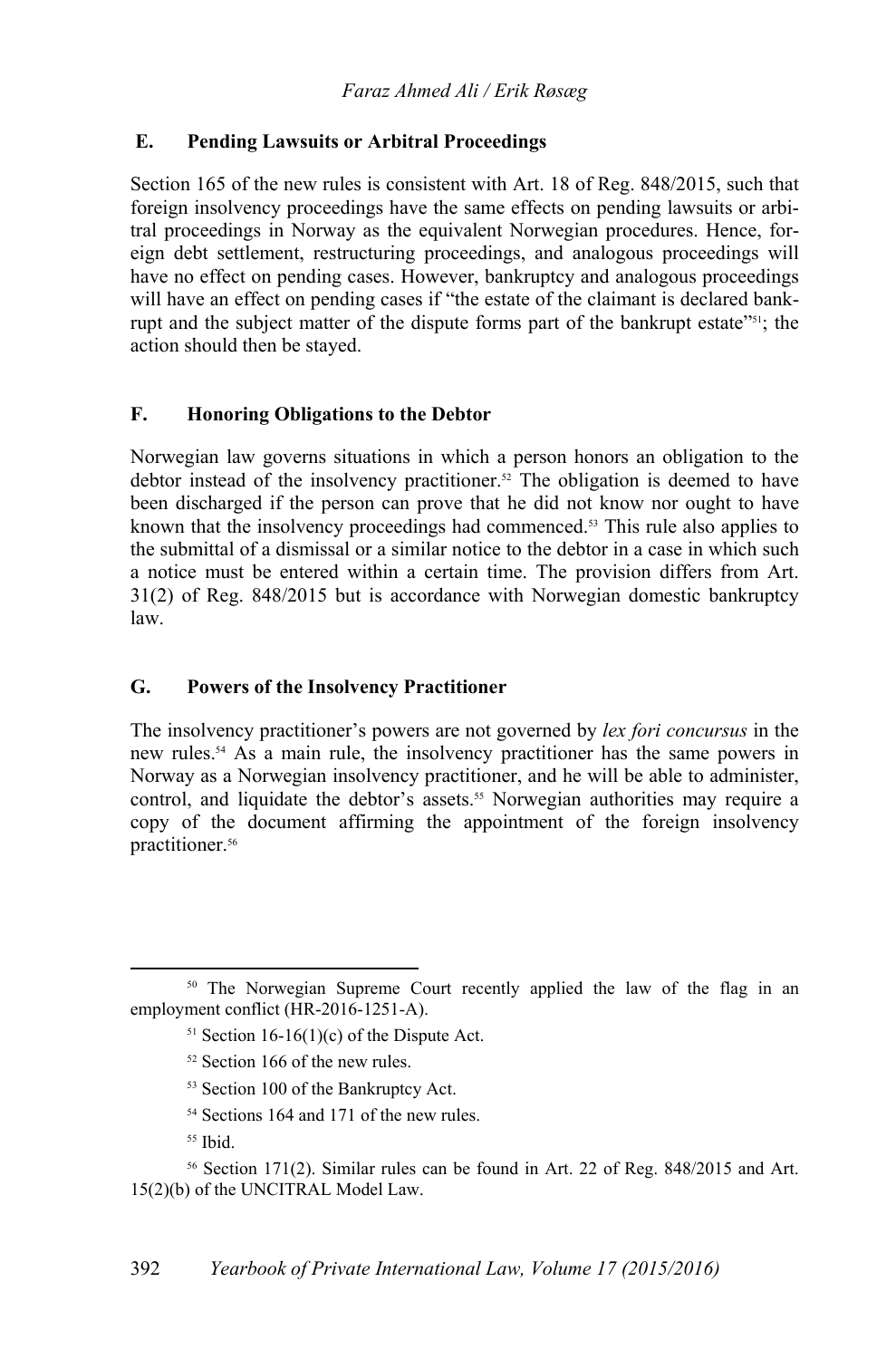## **V. Recognition and Enforcement**

The foreign insolvency proceedings defined in Section 163 of the new rules are recognized in Norway without the use of any formal procedure, such as an exequatur.57 The same applies to particular decisions in the insolvency proceedings.58 However, the choice of law rules may still give Norwegian law precedence.<sup>59</sup>

The new rules require that reciprocity should be ensured.<sup>60</sup> The reciprocity requirement is fulfilled if the foreign state recognizes the corresponding proceedings that are opened in Norway.

Recognition and enforcement may be denied if the effects of such a recognition or enforcement would be manifestly contrary to public policy.<sup>61</sup> Such limitations in recognition are in line with Art. 33 of Reg. 848/2015, but the Norwegian exception is wider.

# **VI. Territorial Insolvency Proceedings**

In addition to the main insolvency proceedings, a territorially limited proceeding may be opened. The idea is to facilitate and distribute the proceedings and, perhaps, to apply the local law to the best extent possible.

Territorial insolvency proceedings in Norway can be opened if insolvency proceedings cannot be opened where the debtor has his main center of interest (COMI) or if a Norwegian creditor of the debtor's commercial activity<sup>62</sup> in Norway requests it. As regards foreign companies registered in Norway, territorial insolvency proceedings can also be opened in Norway if a main insolvency procedure at the debtor's COMI exists, but only at the request of a Norwegian creditor of the debtor's commercial activity in Norway or the insolvency practitioner.<sup>63</sup> For such insolvency proceedings, ordinary Norwegian insolvency law applies.<sup>64</sup>

Territorial proceedings in Norway are limited to bankruptcy proceedings,<sup>65</sup> so the possibility of territorial debt settlements, as prescribed in Art. 3 of Reg. 848/2015, is excluded. Nevertheless, to ensure uniformity, the foreign insolvency

- 59 See Section IV above.
- $60$  Section 163(1)(f) of the new rules.
- 61 Section 170 of the new rules.

<sup>62</sup> What constitutes a relevant activity in this context is not necessarily the same as what constitutes a relevant activity when main insolvency proceedings are established, see Prop. 88 L (2015-2016), p. 56.

- 63 Section 161 of the new rules.
- 64 Section 162 of the new rules.
- $65$  This rule is the same as that in Art. 3(3) of Reg. 1346/2000.

 <sup>57</sup> See Section II.C above.

<sup>58</sup> Section 167 of the new rules.